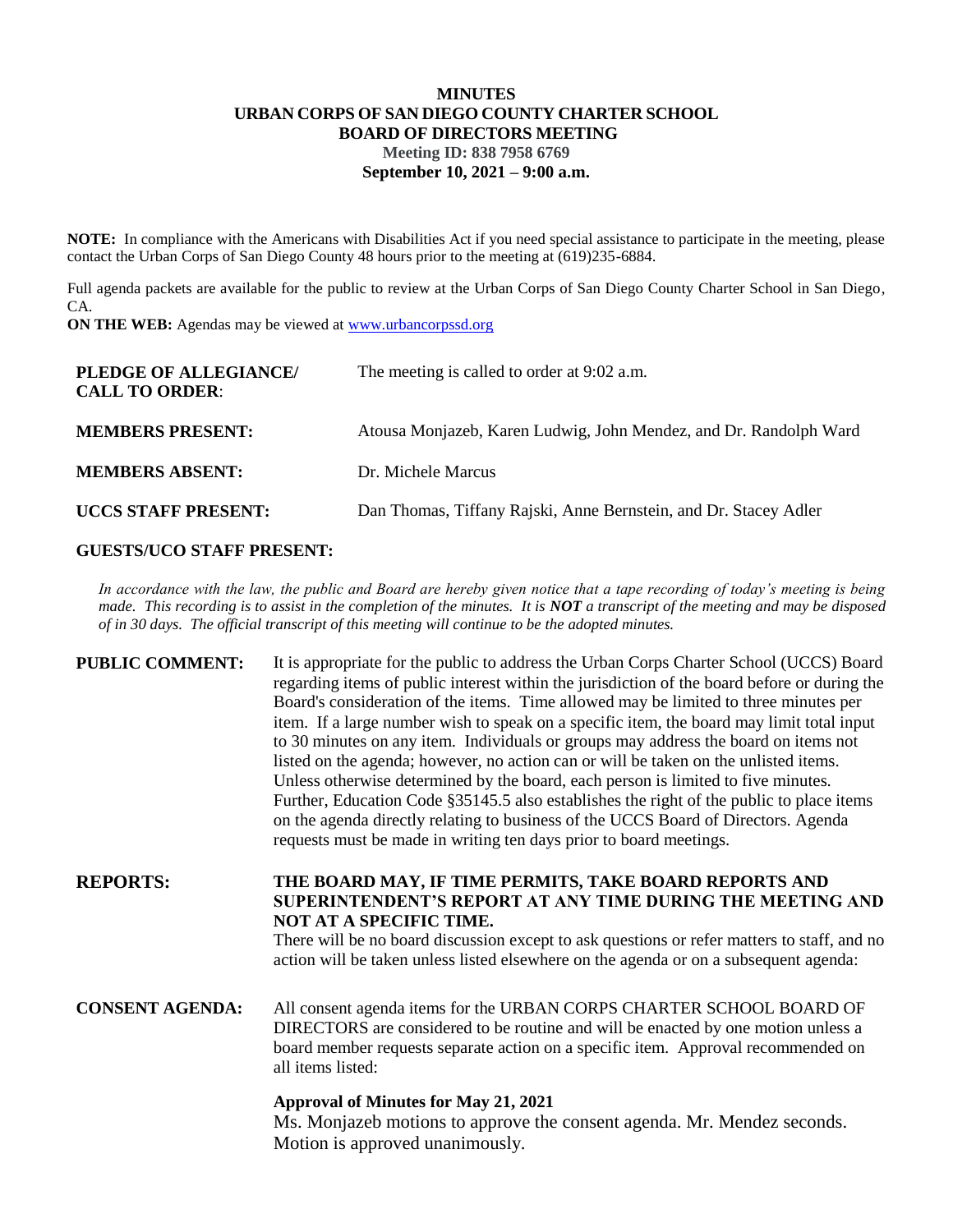#### **OLD BUSINESS:** None

# **NEW BUSINESS: 1.** Action Item—Approval of Memorandum of Understanding (MOU) between Mono County Office of Education and Urban Corps Charter School Mr. Mendez asks if there are changes to the MOU. Dr. Adler responds that there are no substantive changes except for the binding clause in Appendix A. The biggest change is that the district will no longer retain a 7% fee from the total revenue, but will take it from the LCFF funds and the Lottery Funds. Dr. Adler states that the MOU will be in place for five years. Ms. Monjazeb ask for a motion to approve the MOU, Mr. Mendez makes the motions and Ms. Monjazeb seconds. Motion passes unanimously.

**2.** Action Item—Independent Study Master Agreement Ms. Rajski reports that on July  $15<sup>th</sup>$  the California Department of Education (CDE) revised the regulations for Independent Study (IS). Although an IS Agreement is not required for charter schools staff wanted to move forward with an approved strategic plan for students who would potentially participate in an Independent study plan and bring the school up-to-date with the terms outlined in AB130. Dr. Sadler added that the terms would only take affect if a student misses 15 days or more. Ms. Monjazeb asks if the agreement can be amended to be more specific to the needs of Urban Corps students in order to help keep them at school and in the program. Dr. Adler states charter schools are not mandated but more can be added if necessary to address the unique population the school serves. Dr. Ward also states some charter schools are only independent study and the board would trust staff to put this method into service if necessary.

Ms. Monjazeb asks for a motion to approve the Independent Study Agreement. Dr. Ward makes the motion. Ms. Monjazeb seconds. Motion passes unanimously.

**3.** Action Item—Re-election of Dr. Michele Marcus M.s Monjazeb ask for a motion to elect Dr. Marcus for an additional three-year term. Mr. Mendez makes the motions. Ms. Monjazeb seconds. Motion passes unanimously.

### **INFORMATIONAL ITEMS**:

### **EXECUTIVE DIRECTOR REPORT:**

| Mr. Thomas reports enrollment is substantially lower than anticipated and all staff are     |
|---------------------------------------------------------------------------------------------|
| working to close the gap and increase enrollment. Progress is being made and the school     |
| has added approximately five to six students every week since the beginning of the          |
| semester. Enrollment currently stands at 130 students compared to 112 at the start of the   |
| semester. Mr. Thomas describes the on-going recruitment plan which includes a wide          |
| variety of efforts and across-the-board strategies ranging from various social media        |
| platforms including Tik Tok videos, traditional advertising, roof-top signage, fliers, swap |
| meets, food drives, direct mailers, recycling bin advertising, and more. Mr. Thomas         |
| gives special thanks to Mr. Mendez for arranging a recruitment notice in the newsletter     |
| of Senator Brian Jones, to Senator Ben Hueso for including recruitment information in       |
| his newsletter, and to Ms. Ludwig for enlisting her daughter's expertise to help with       |
| social media. Mr. Thomas also gives thanks to John Loggins of USD for introducing him       |
| to Professor Campbell of USD who specializes in social media and who will potentially       |
| be sending one or two interns to help maximize recruitment efforts. Mr. Thomas              |